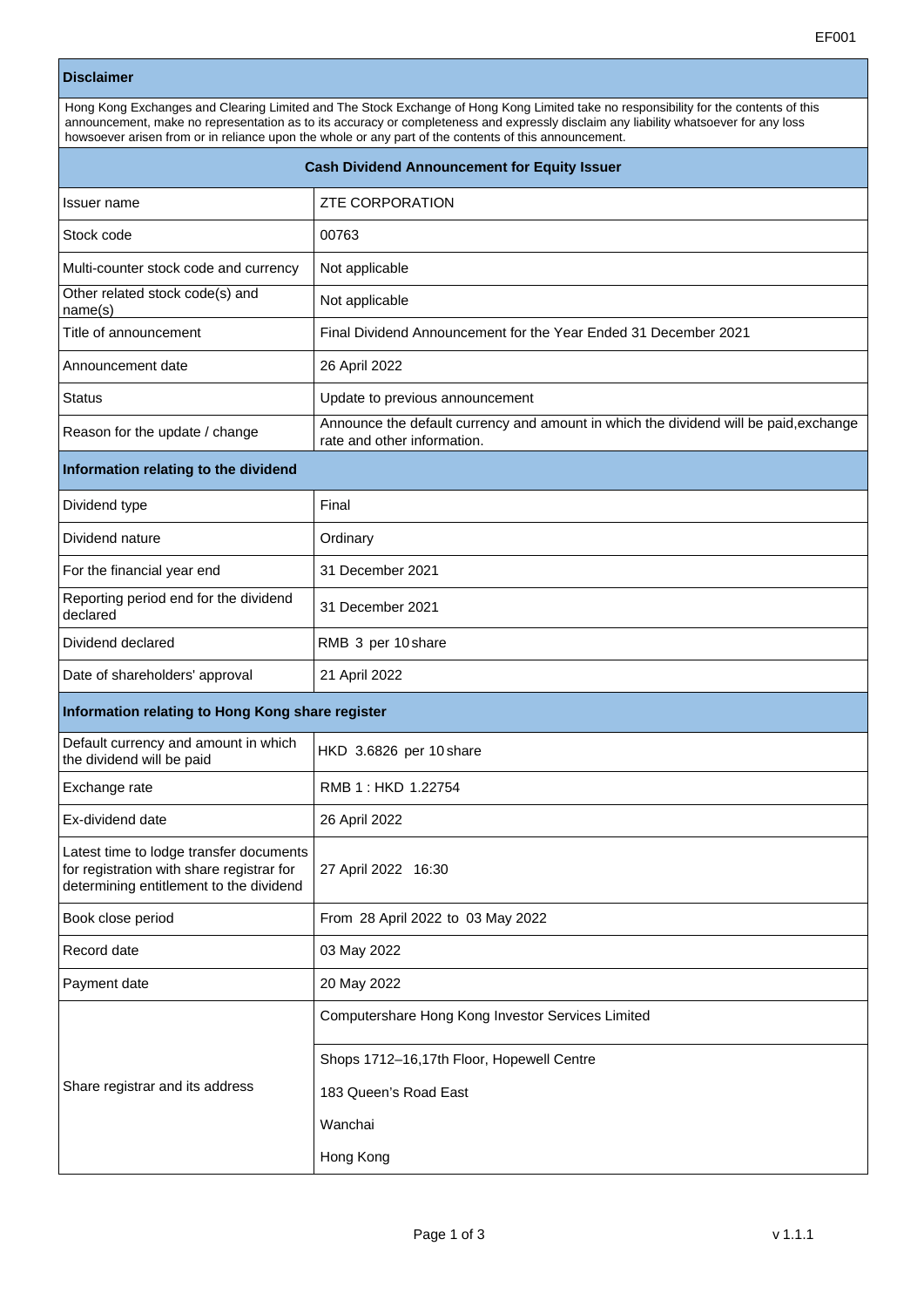| Information relating to withholding tax                                               |                                                                                                                                                                                                                                                                                                                                                                                                                                                                                                                |          |                                                                                                                                                                                                                                                                                                                                                                                                                                                   |  |
|---------------------------------------------------------------------------------------|----------------------------------------------------------------------------------------------------------------------------------------------------------------------------------------------------------------------------------------------------------------------------------------------------------------------------------------------------------------------------------------------------------------------------------------------------------------------------------------------------------------|----------|---------------------------------------------------------------------------------------------------------------------------------------------------------------------------------------------------------------------------------------------------------------------------------------------------------------------------------------------------------------------------------------------------------------------------------------------------|--|
|                                                                                       | Please refer to the circular of the Company dated 1 April 2022 and INFORMATION ON<br>PAYMENT OF FINAL DIVIDENDS dated 26 April 2022 for detailed information on<br>withholding tax applied to the dividend declared for the H shareholders.<br>("Additional Information: if the dividend tax rate stipulated under the taxation agreement<br>is higher than 10% but lower than 20%, personal income tax shall be withheld and paid<br>on behalf of the shareholders by the Company at the effective tax rate.) |          |                                                                                                                                                                                                                                                                                                                                                                                                                                                   |  |
|                                                                                       | Type of shareholders                                                                                                                                                                                                                                                                                                                                                                                                                                                                                           | Tax rate | Other relevant information<br>(if any)                                                                                                                                                                                                                                                                                                                                                                                                            |  |
|                                                                                       | Enterprise - non-resident                                                                                                                                                                                                                                                                                                                                                                                                                                                                                      |          |                                                                                                                                                                                                                                                                                                                                                                                                                                                   |  |
|                                                                                       | i.e. registered address<br>outside PRC                                                                                                                                                                                                                                                                                                                                                                                                                                                                         | 10%      | In connection with overseas non-<br>resident corporate H<br>shareholders, a 10% enterprise<br>income tax shall be withheld and<br>paid on behalf of such<br>shareholders by the Company.                                                                                                                                                                                                                                                          |  |
|                                                                                       | Individual - non-resident                                                                                                                                                                                                                                                                                                                                                                                                                                                                                      |          |                                                                                                                                                                                                                                                                                                                                                                                                                                                   |  |
| Details of withholding tax applied to the<br>dividend declared                        | i.e. registered address<br>outside PRC                                                                                                                                                                                                                                                                                                                                                                                                                                                                         | 10%      | Non-resident individual H<br>shareholders being residents of<br>Hong Kong or Macau, or<br>residents for tax purposes of<br>other countries which have<br>entered into taxation agreements<br>with China with a dividend tax<br>rate lower than or equivalent to<br>10% shall be subject to a 10%<br>personal income tax to be<br>withheld and paid on behalf of<br>such shareholders by the<br>Company.(See "Additional<br>Information" as above) |  |
|                                                                                       | Individual - non-resident                                                                                                                                                                                                                                                                                                                                                                                                                                                                                      |          |                                                                                                                                                                                                                                                                                                                                                                                                                                                   |  |
|                                                                                       | i.e. registered address<br>outside PRC                                                                                                                                                                                                                                                                                                                                                                                                                                                                         | 20%      | Non-resident individual H<br>shareholders who are residents of<br>those other countries without any<br>taxation agreement with China<br>shall be subject to a 20%<br>personal income tax to be<br>withheld and paid on behalf of<br>such shareholders by the<br>Company.                                                                                                                                                                          |  |
|                                                                                       | Individual - resident                                                                                                                                                                                                                                                                                                                                                                                                                                                                                          |          |                                                                                                                                                                                                                                                                                                                                                                                                                                                   |  |
|                                                                                       | i.e. registered address within<br><b>PRC</b>                                                                                                                                                                                                                                                                                                                                                                                                                                                                   | 20%      | A personal income tax shall be<br>withheld and paid on behalf of<br>investors by the Company in<br>respect of dividends and profit<br>distributions received by<br>individual Mainland investors and<br>Mainland securities investment<br>funds from their investments in<br>the Company's H shares via<br>Southbound Trading at a 20% tax<br>rate.                                                                                               |  |
| Information relating to listed warrants / convertible securities issued by the issuer |                                                                                                                                                                                                                                                                                                                                                                                                                                                                                                                |          |                                                                                                                                                                                                                                                                                                                                                                                                                                                   |  |
| Details of listed warrants / convertible<br>securities issued by the issuer           | Not applicable                                                                                                                                                                                                                                                                                                                                                                                                                                                                                                 |          |                                                                                                                                                                                                                                                                                                                                                                                                                                                   |  |